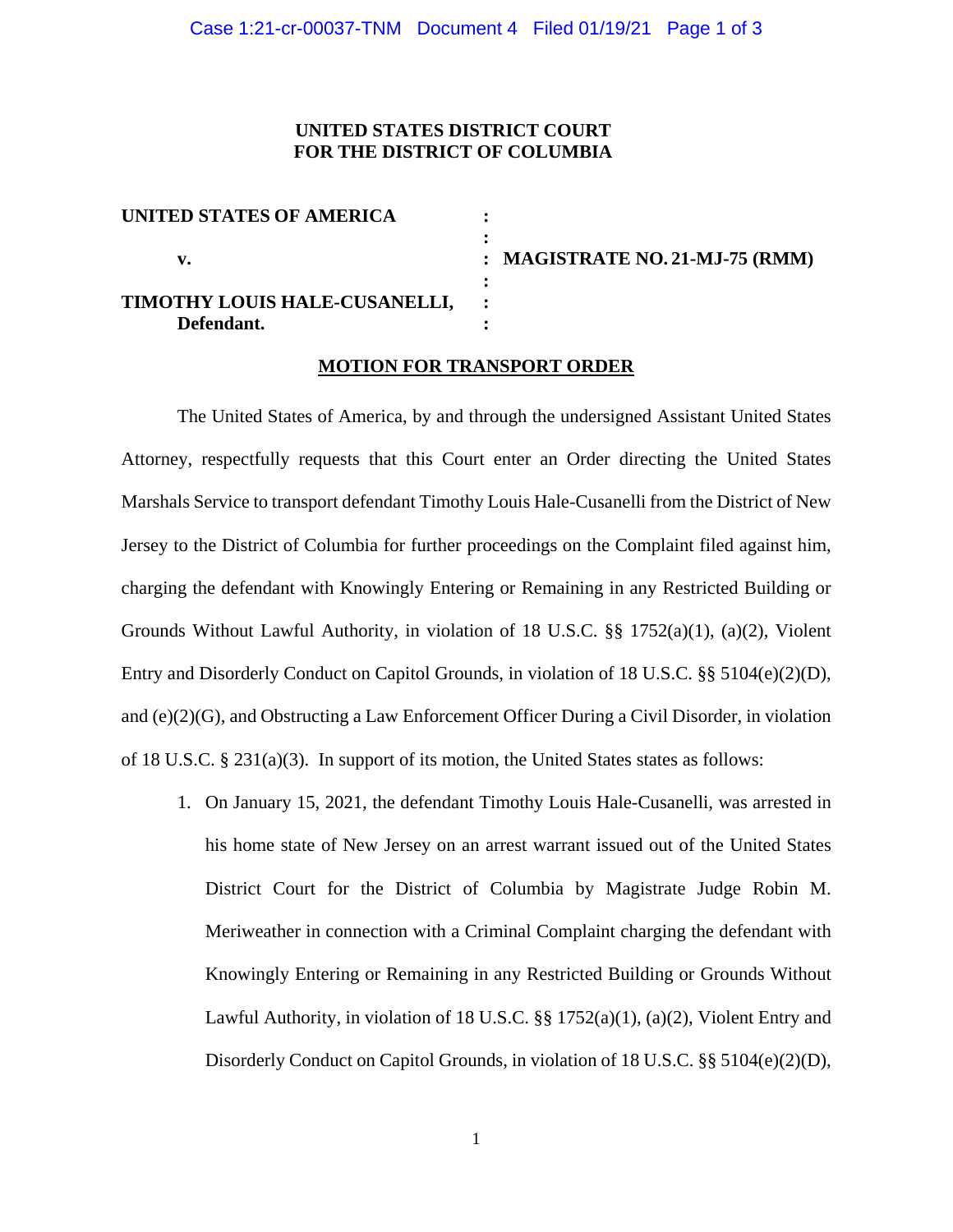#### Case 1:21-cr-00037-TNM Document 4 Filed 01/19/21 Page 2 of 3

and (e)(2)(G), and Obstructing a Law Enforcement Officer During a Civil Disorder, in violation of 18 U.S.C. § 231(a)(3).

- 2. Defendant Hale-Cusanelli made his initial appearance on January 19, 2021 in front of a Magistrate Judge in the District of New Jersey. At his initial appearance, the government made a motion to detain the defendant without bond pending trial pursuant to 18 U.S.C.  $\S$  3142(f)(2)(B), which provides for detention in cases where there is a serious risk that, if release, the defendant will obstruct or attempt to obstruct justice, or threaten injure, or intimidate, or attempt to threaten, injure, or intimidate, a prospective witness.
- 3. The presiding Magistrate Judge denied the government's detention motion and released the Defendant pursuant to certain conditions.
- 4. An Assistant United States Attorney for the District of New Jersey orally moved to stay the defendant's release pending an appeal by the government. The Magistrate Judge granted that request and ordered that Defendant's release would be delayed until January 22, 2021.
- 5. The United States filed in this Court an Emergency Motion to Review the Court's Release Order on January 19, 2021.
- 6. In order to have counsel appointed to represent Defendant in the District of Columbia, to resolve the pending motion to review the release determination made by the Magistrate Judge in the District of New Jersey, and to conduct further proceedings in this matter, Defendant, who remains temporarily detained, needs to be transported to the District of Columbia by the United States Marshals Service.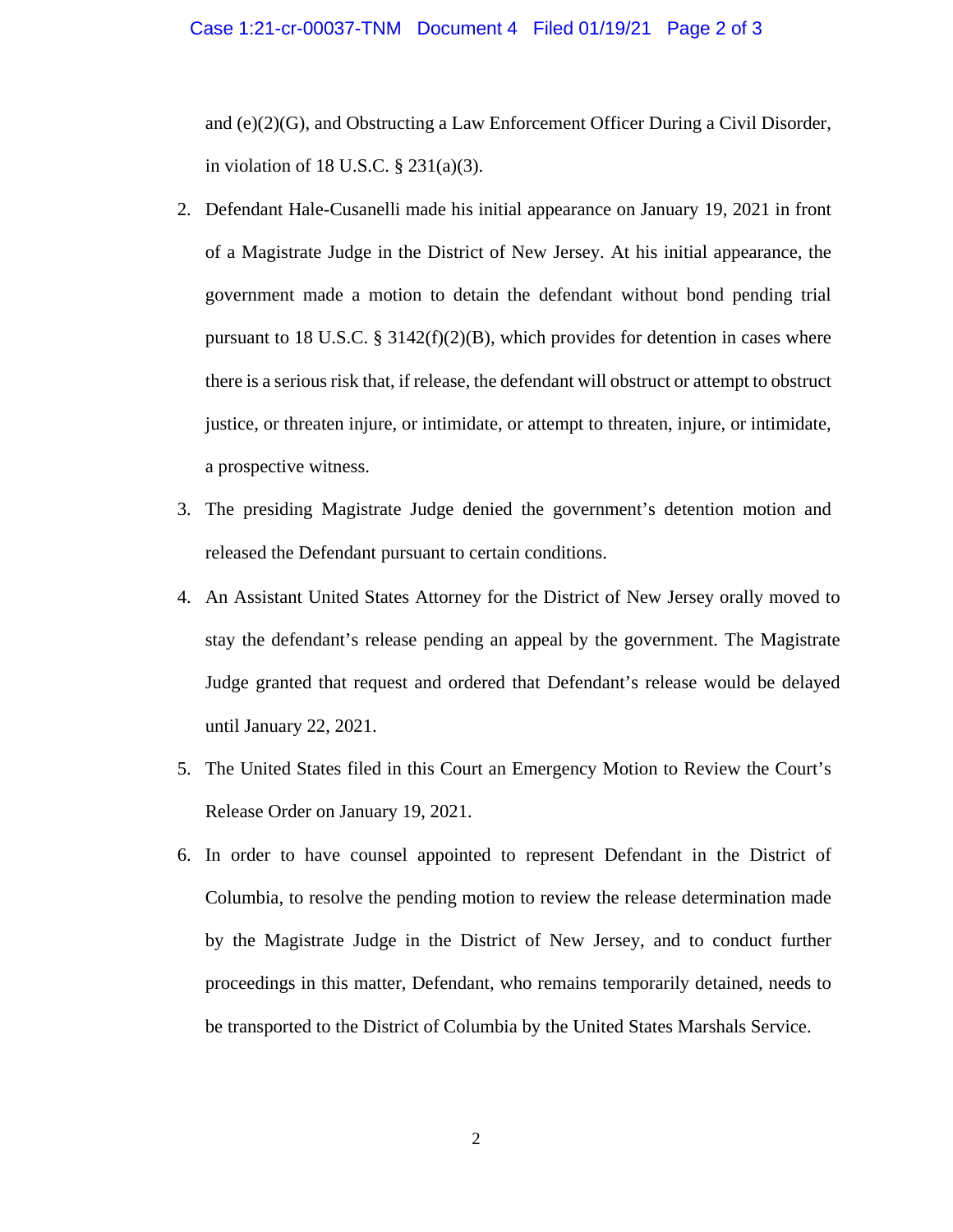### Case 1:21-cr-00037-TNM Document 4 Filed 01/19/21 Page 3 of 3

Accordingly, the United States moves this Court to issue an Order directing the United States Marshals Service to transport defendant Timothy Louis Hale-Cusanelli forthwith to the District of Columbia for further proceedings.

> Respectfully submitted, MICHAEL R. SHERWIN Acting United States Attorney New York Bar No. 4444188

 By: */s/ James B. Nelson* JAMES B. NELSON D.C. Bar No. 1613700 Assistant United States Attorney Federal Major Crimes Section 555 4th Street, N.W. Washington, D.C. 20530 (202) 252**-**6986 james.nelson@usdoj.gov